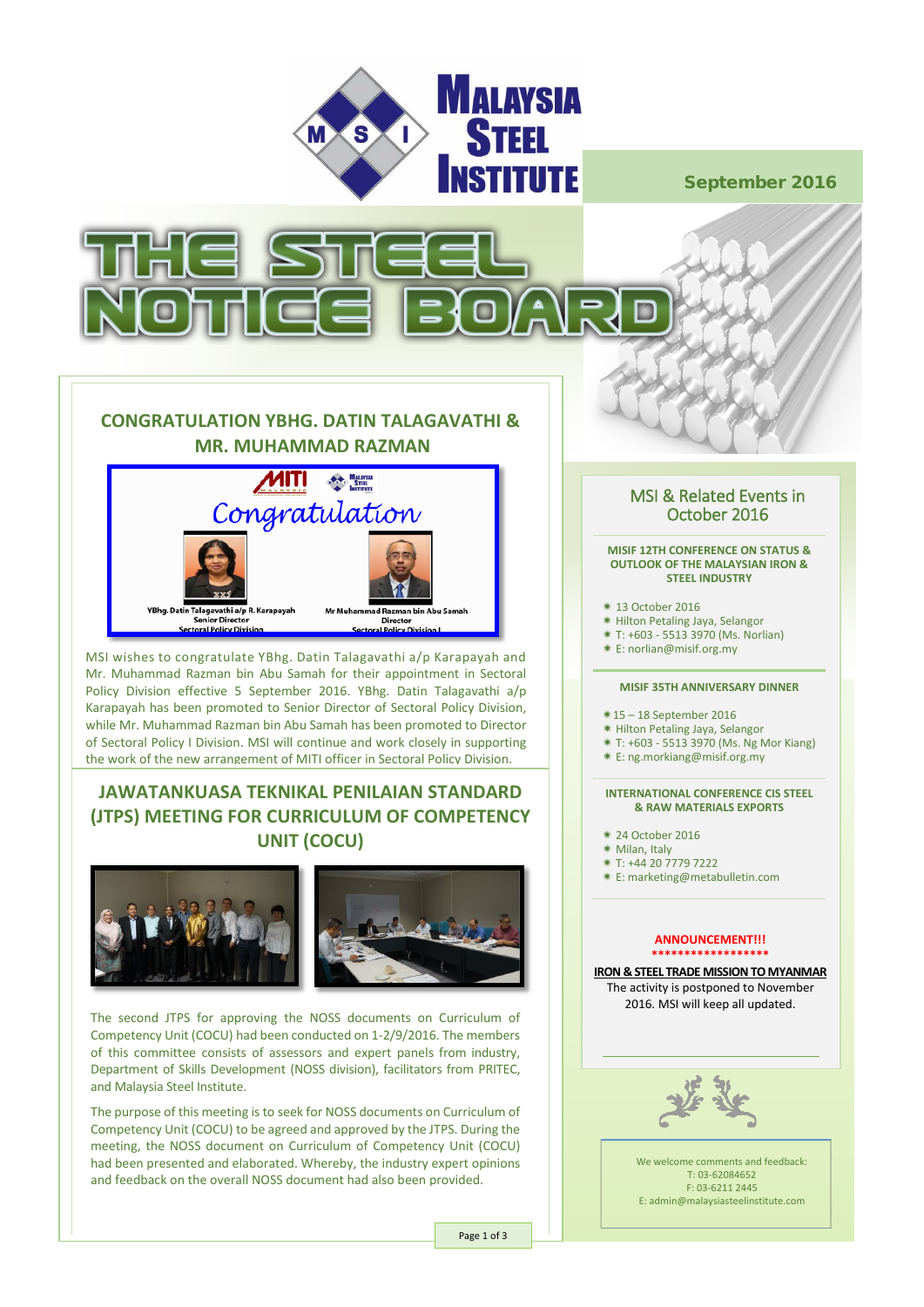

## September 2016



#### **COURTESY CALL ON DEPUTY MINISTER (TRADE), MITI**

On September 1, 2016, MSI staff made a courtesy call on Deputy Minister (Trade), MITI, Datuk Chua Tee Yong. Mr Jarrod presented the background and current scenario on iron and steel industry.



#### **MALAYSIA IRON & STEEL INDUSTRY FEDERATION (MISIF) VISIT TO MITI AND MSI**





On 5 September 2016, Malaysia Iron & Steel Industry Federation (MISIF) made a courtesy visit to MITI and MSI. The MISIF delegation comprise of:

- 1) Dato' Soh Thian Lai, MISIF President<br>2) Mr. Mark Lim. MISIF Vice President
- 2) Mr. Mark Lim, MISIF Vice President<br>3) Mr. Tee Choon Hock , MISIF Vice Pre
- 3) Mr. Tee Choon Hock, MISIF Vice President<br>4) Mr. Chow Weng Nam. MISIF Council Memb
- 4) Mr. Chow Weng Nam, MISIF Council Member
- 5) Mr. Kenny Ten, MISIF Council Member<br>6) Mr. Lawrence Lim, MISIF Council Meml
- 6) Mr. Lawrence Lim, MISIF Council Member
- 7) Mr. Frankie Wee, MISIF CEO
- 8) Ms Ng Mor Kiang, MISIF Industry Manager

MISIF and MSI will work together to sustain iron and steel industry in Malaysia.

#### **MALAYSIA STEEL ASSOCIATION (MSA) COURTESY VISIT TO KSU, MITI**



On the 15 September 2016, Malaysia Steel Association (MSA) made a courtesy visit to Datuk J. Jayasiri, MITI Secretary General. MSA represents the majority of the integrated upstream steel manufacturers in Malaysia. MSA members comprise of Amsteel Mills Sdn Bhd, Ann Joo Steel Berhad, Ann Joo Intergrated Steel Sdn Bhd, Antara Steel Mills Sdn Bhd, Eastern Steel Sdn Bhd, Kinsteel Berhad, Malaysia Steel Works (KL) Berhad, Megasteel Sdn Bhd, Perfect Channel Sdn Bhd and Perwaja Steel Sdn Bhd. From this meeting, MSA seek MITI support on some of the issues raised pertaining to iron and steel industry in Malaysia.